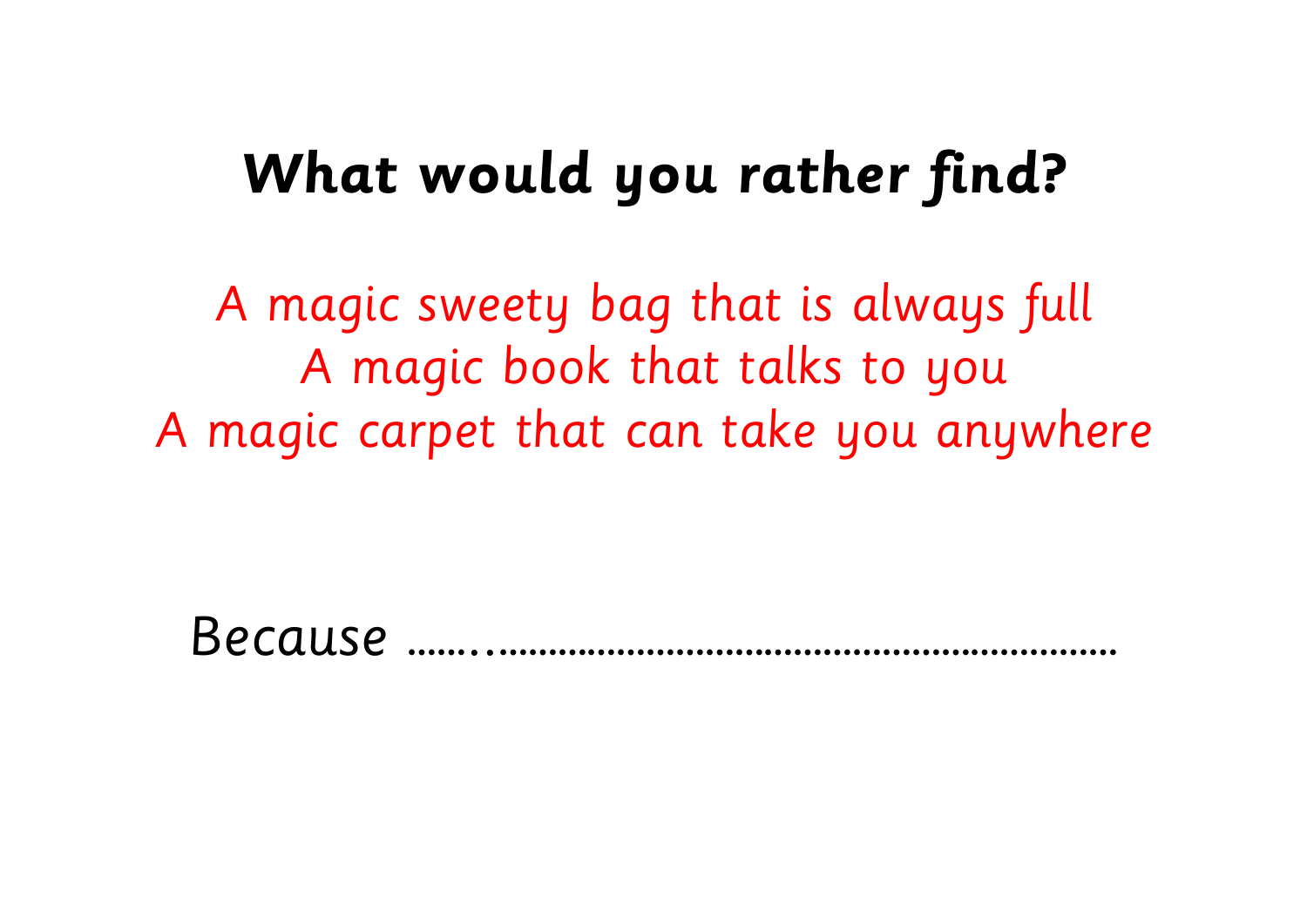# What would you rather be chased by?

An angry wasp A grumpy fairy A tickle monster

**Because**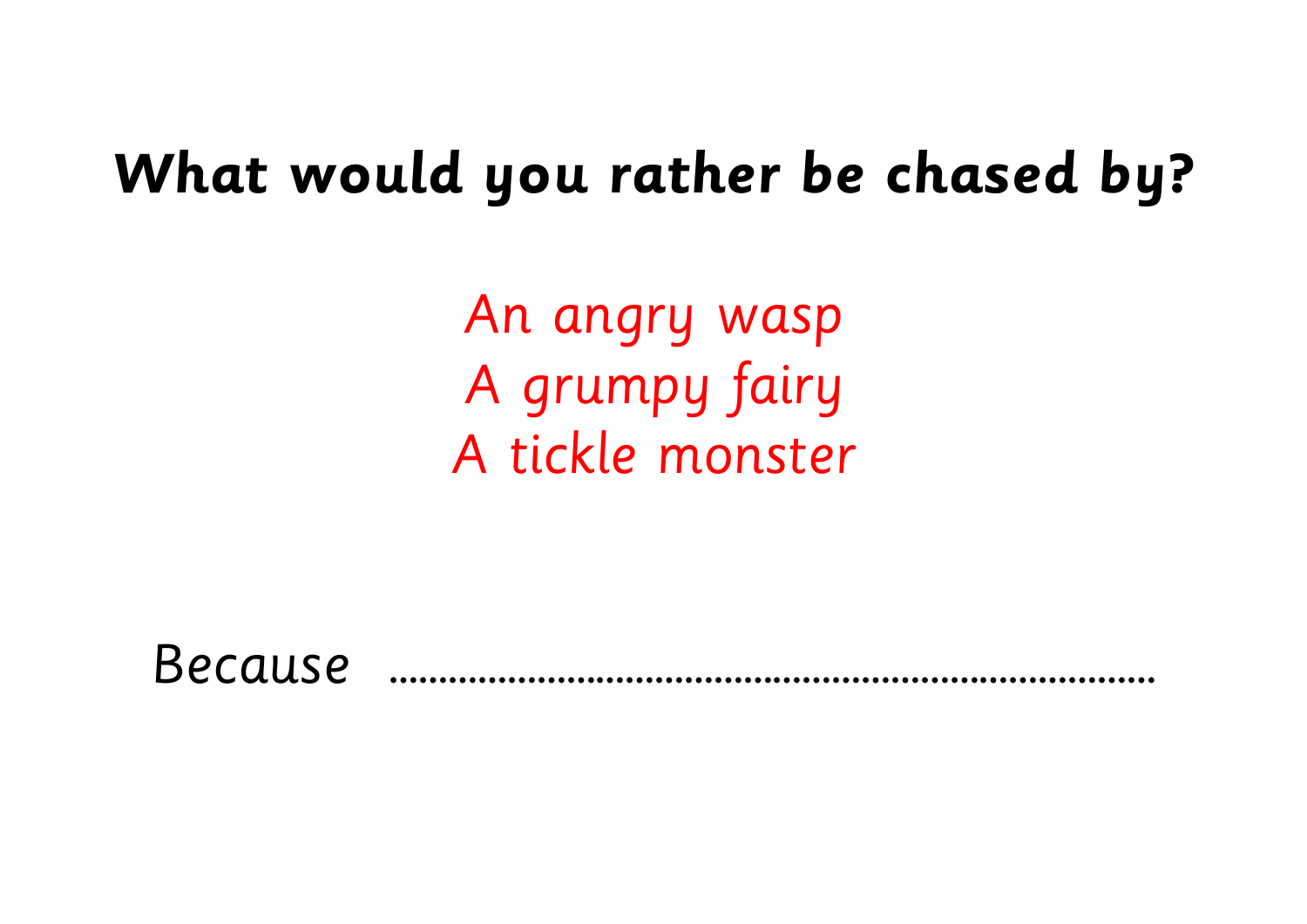# **What day would you like it to be?**

Easter Christmas Your birthday?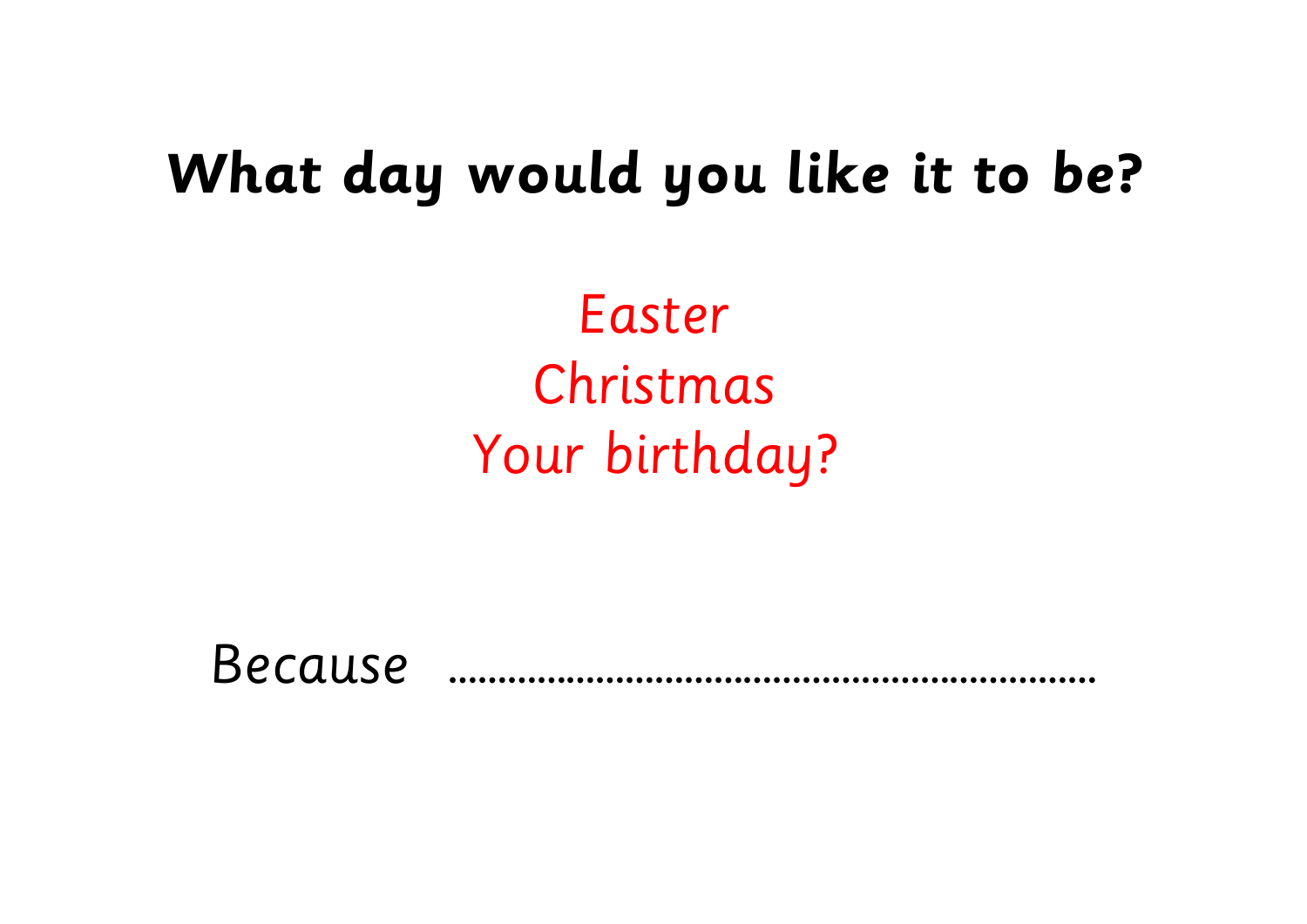#### **What would you like to do today?**

Go on a bear hunt Go to a chocolate factory Build a snowman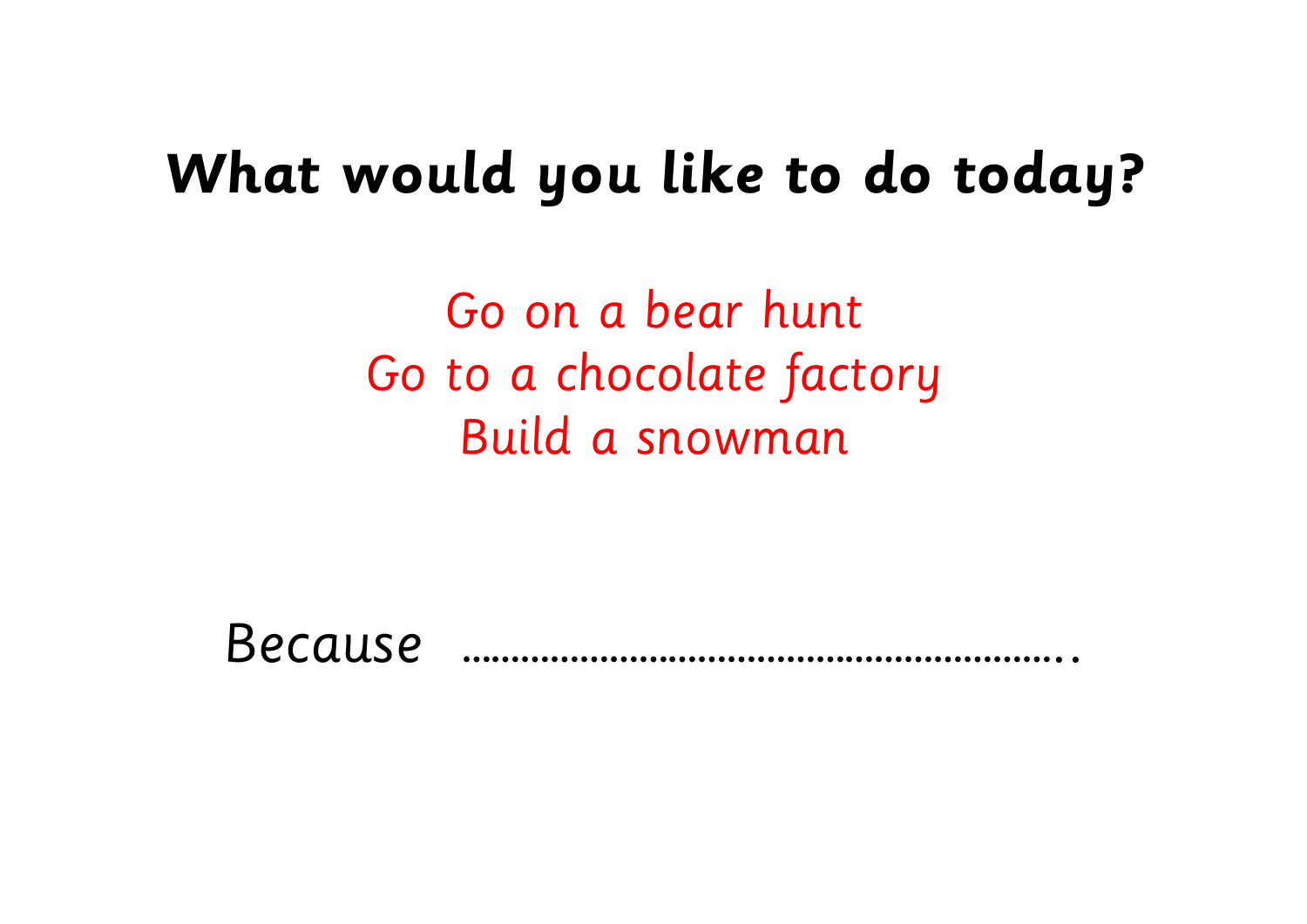# **What job would you like to do?**

A king or queen A clown A police person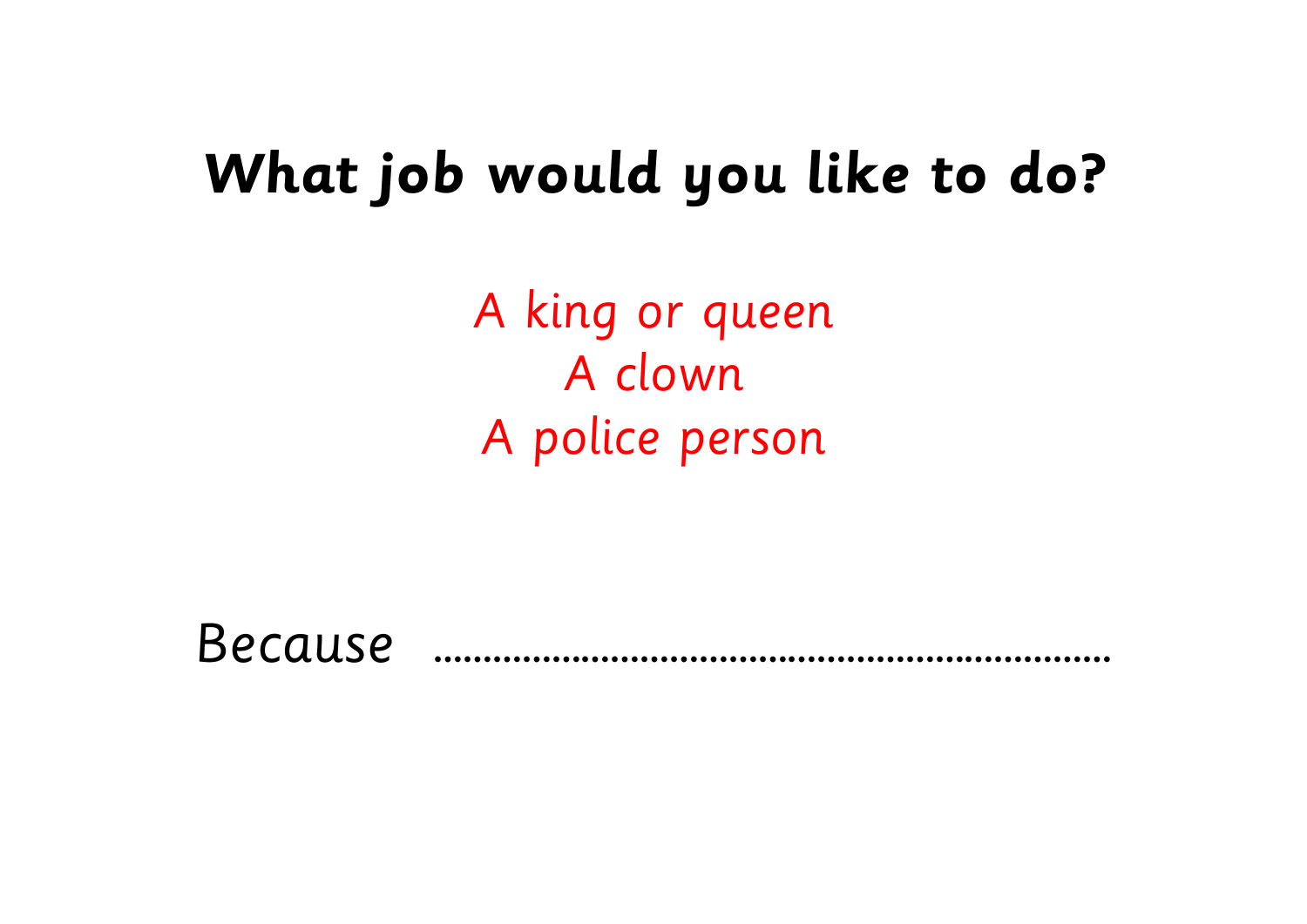# Who would you like to come to your party?

A burglar An alien A witch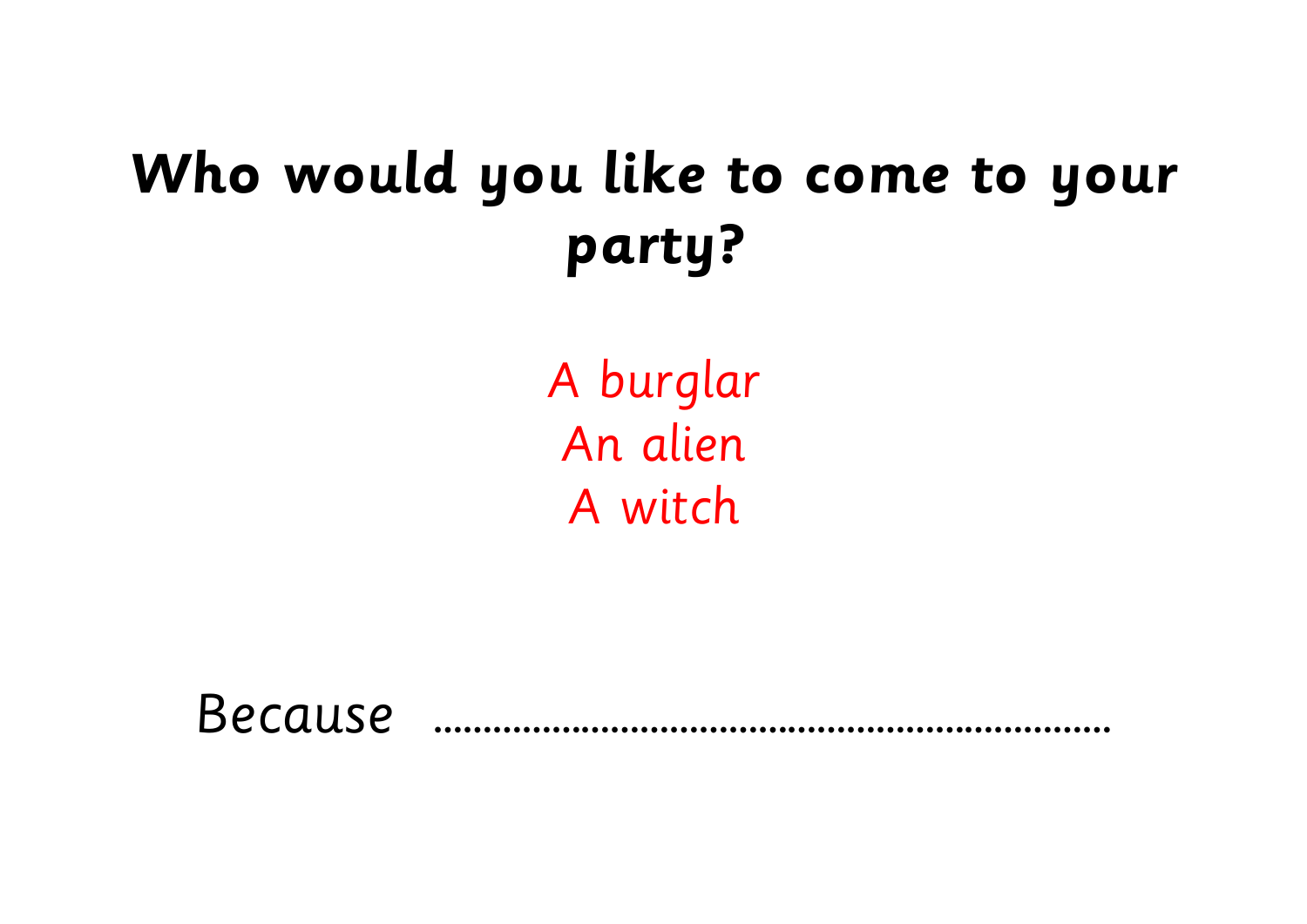# **What would you rather sit?**

In a bowl of jelly In a bath of baked beans In a tub of worms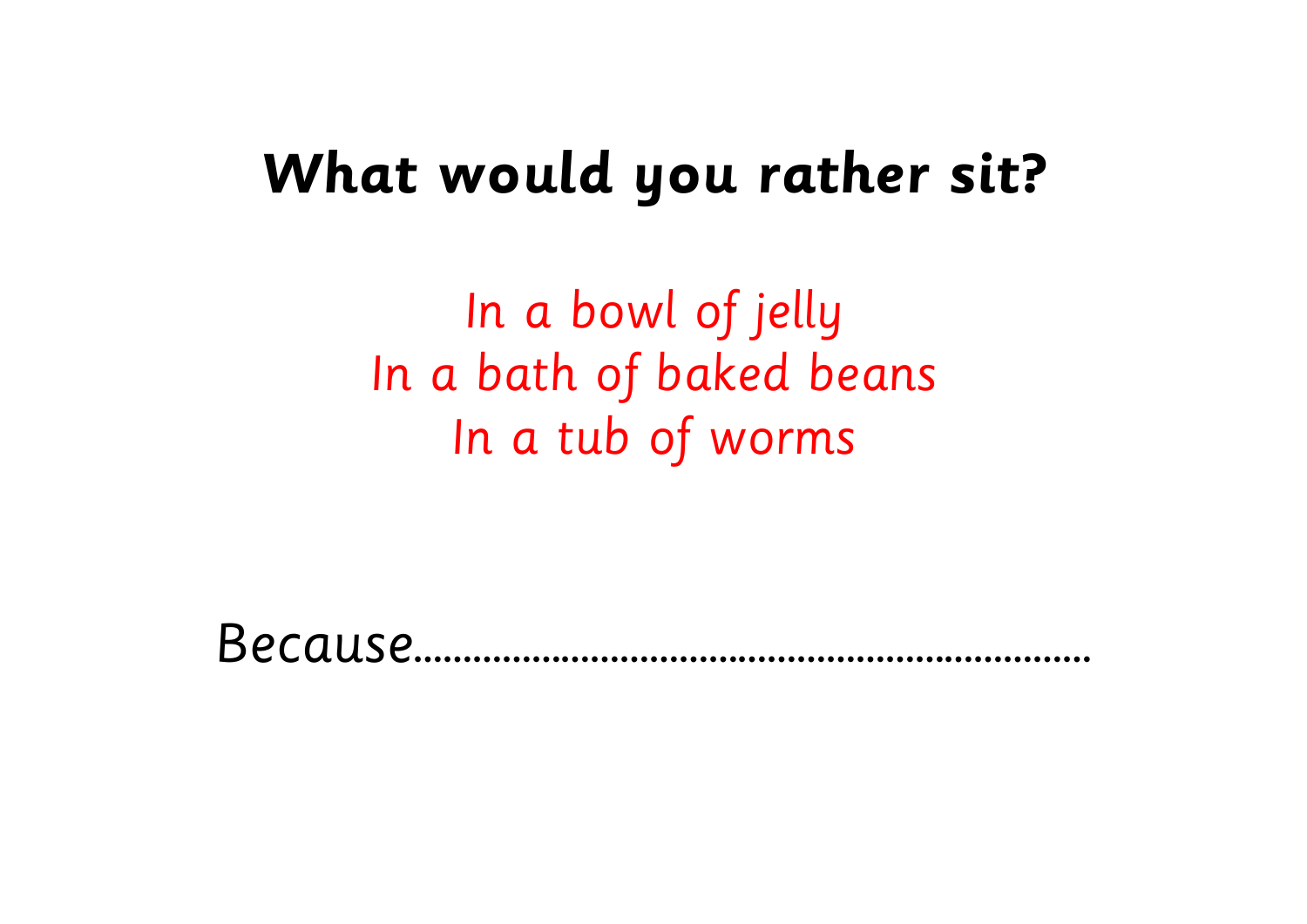#### What would you rather eat?

Worm jelly Spider cake Fly pie

Because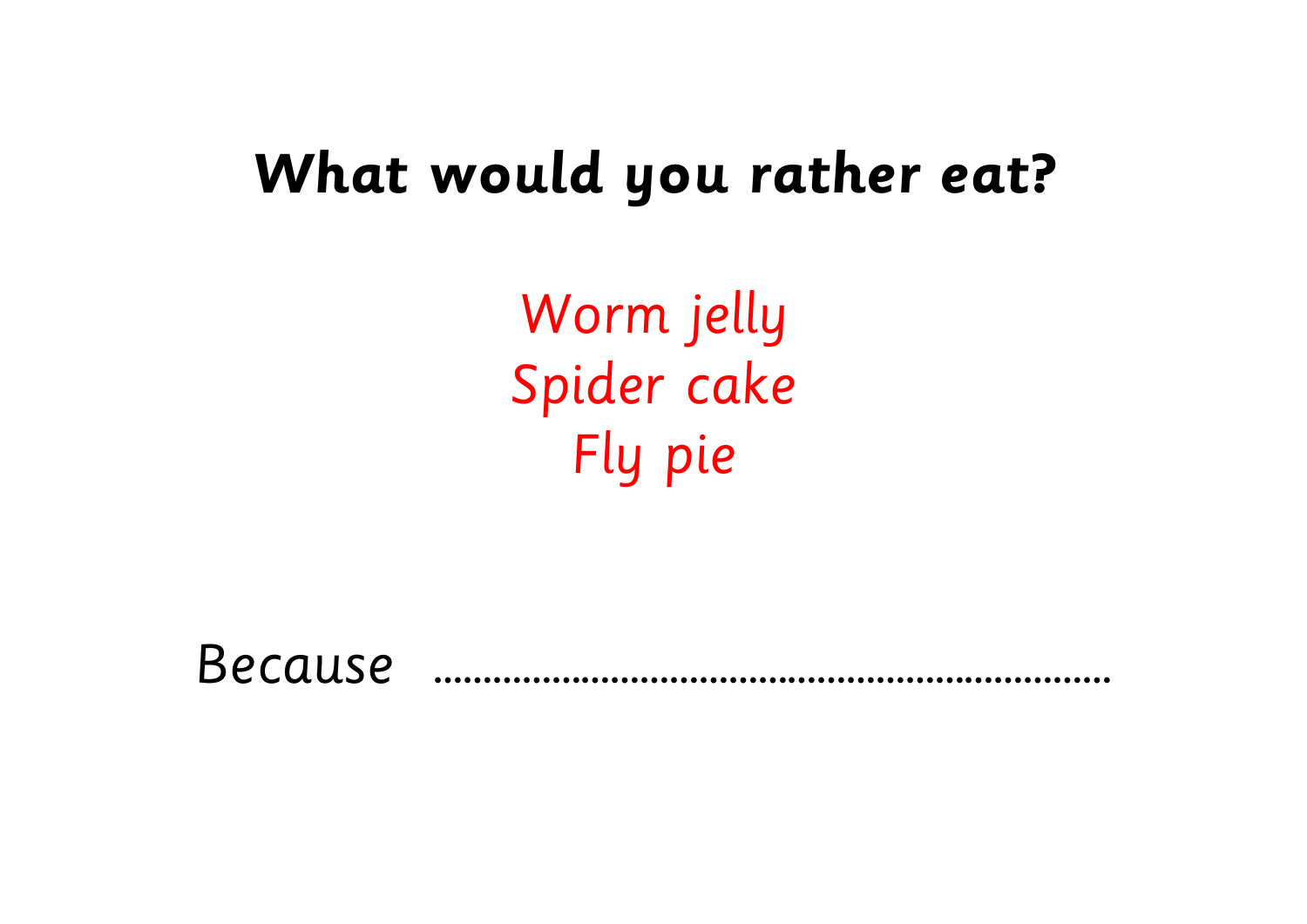#### **Where would you like to live?**

On a boat In a castle In a spaceship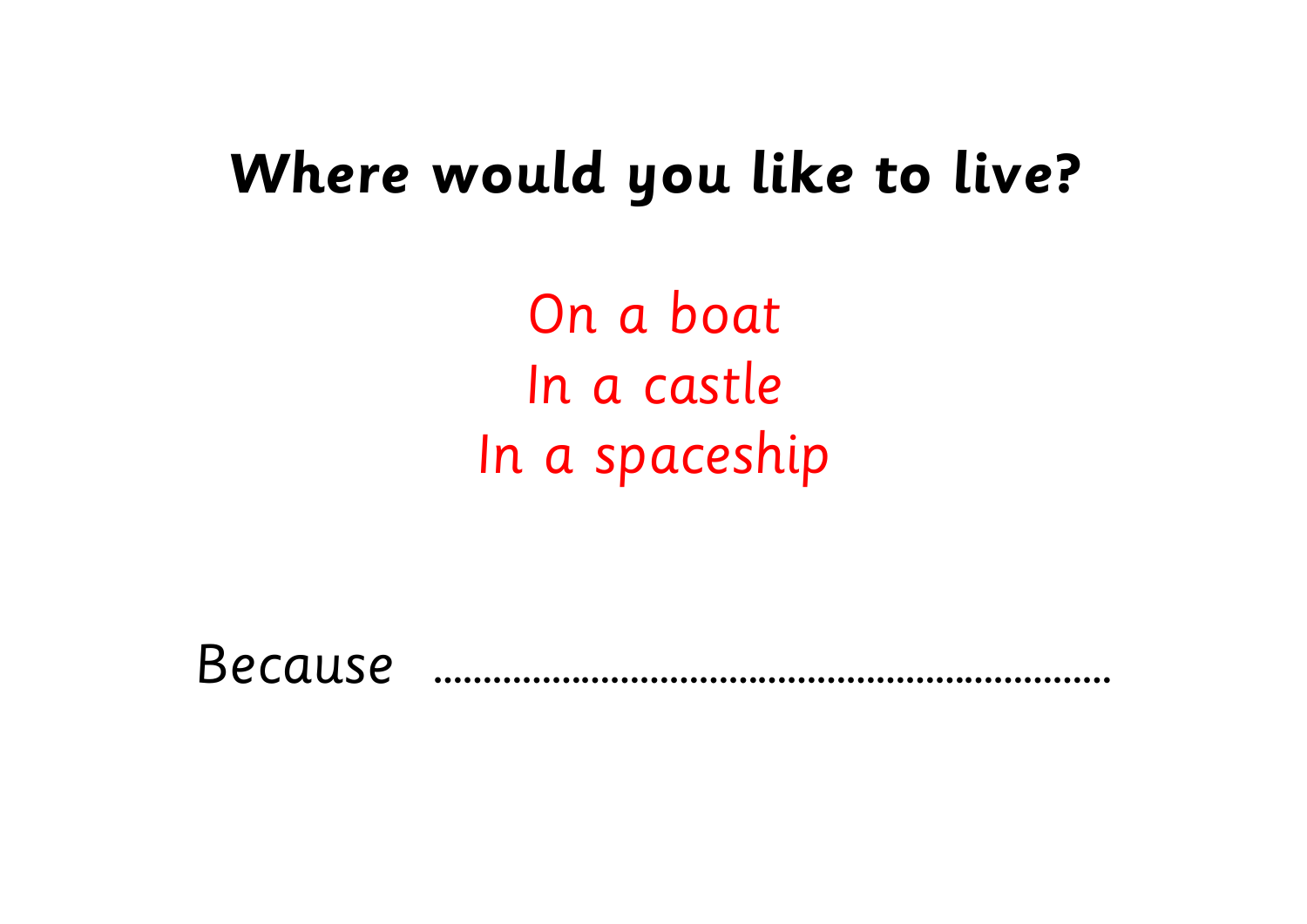# **Where would you like to go?**

The moon The Jungle A desert island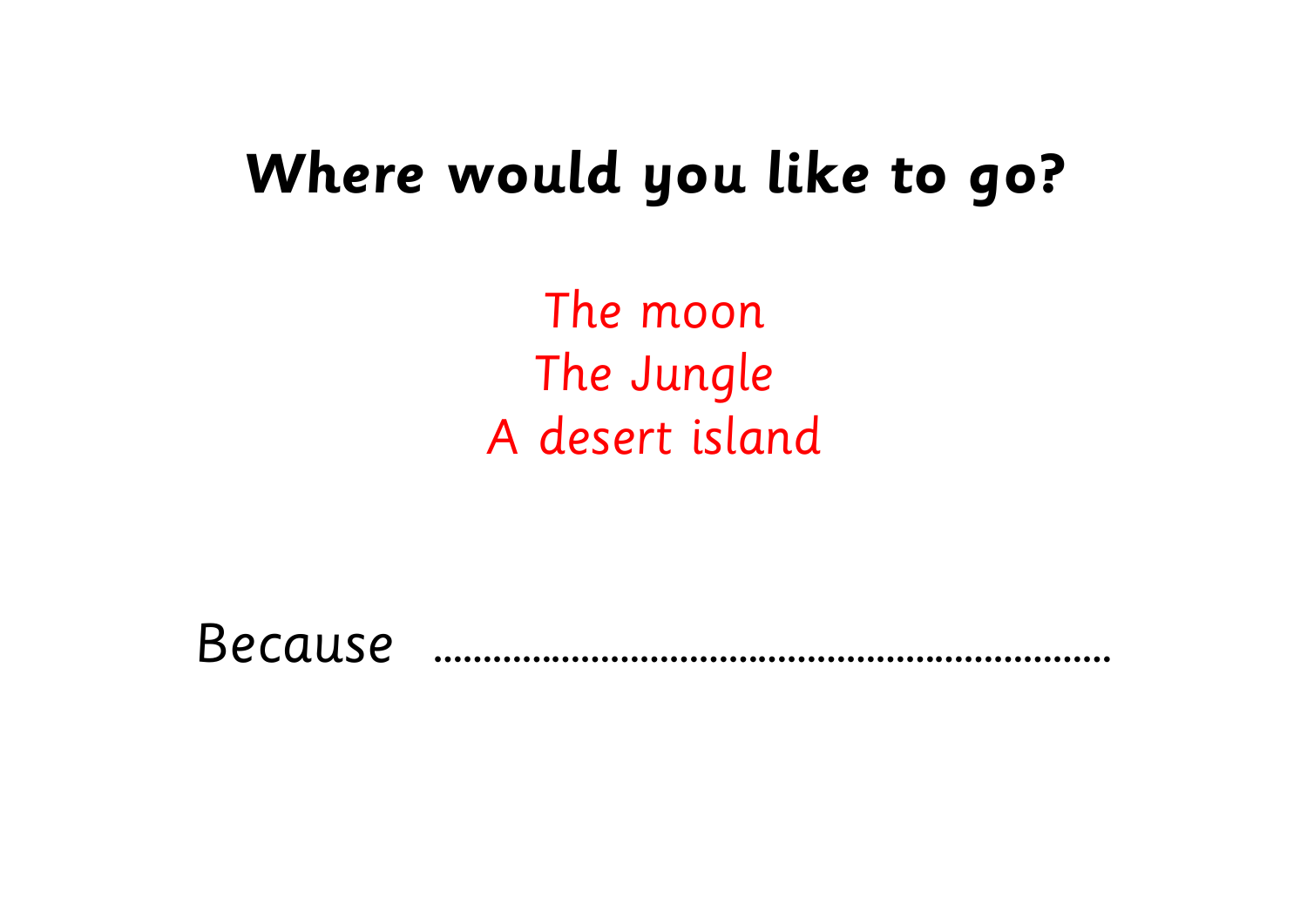# **Whose party would you like to go to?**

The giant's party The three bear's party Captain Hook's party

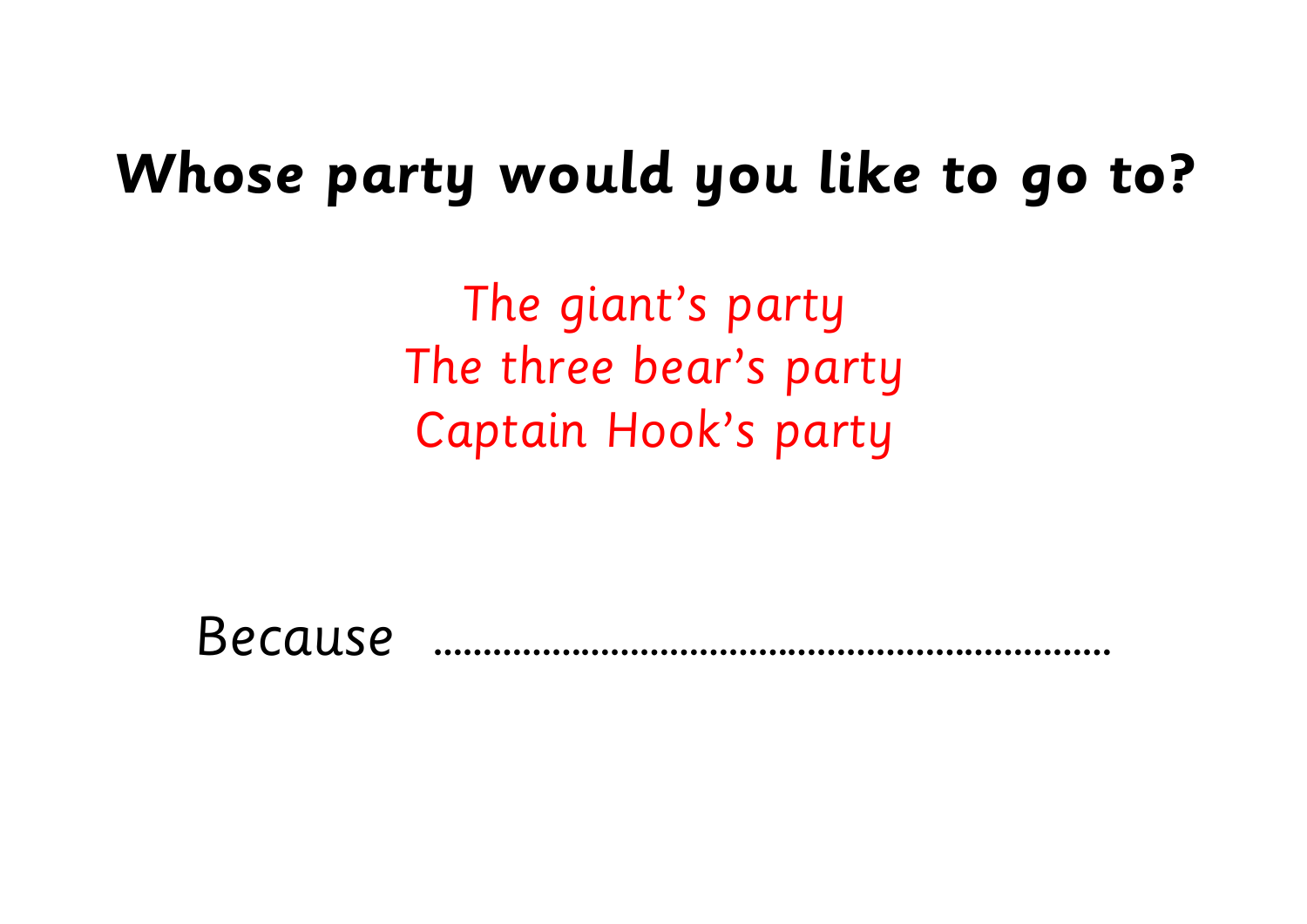#### **What would you rather look after?**

A baby giant A giant baby A tiny elephant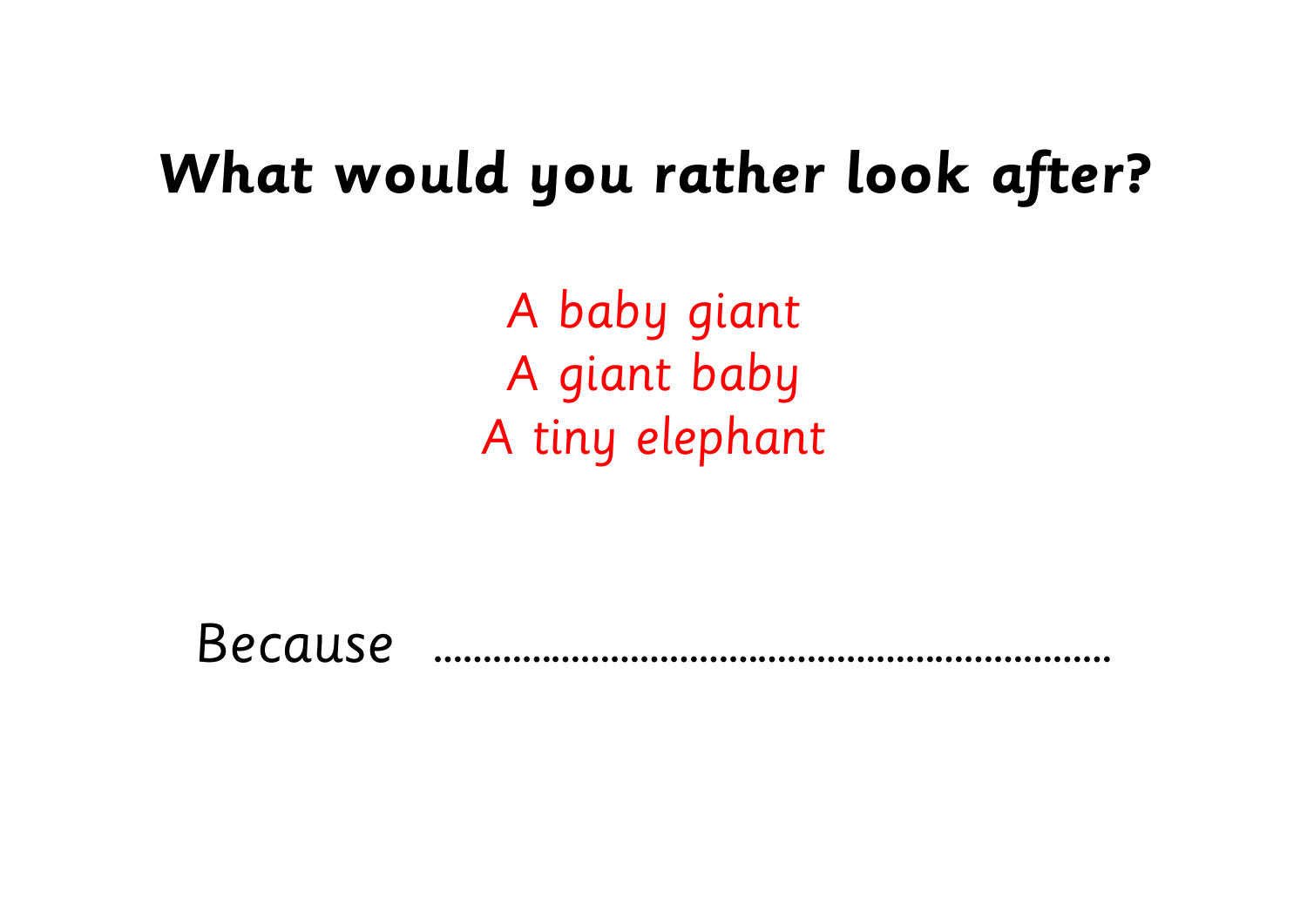#### **What would you rather have?**

Four legs Six eyes Two mouths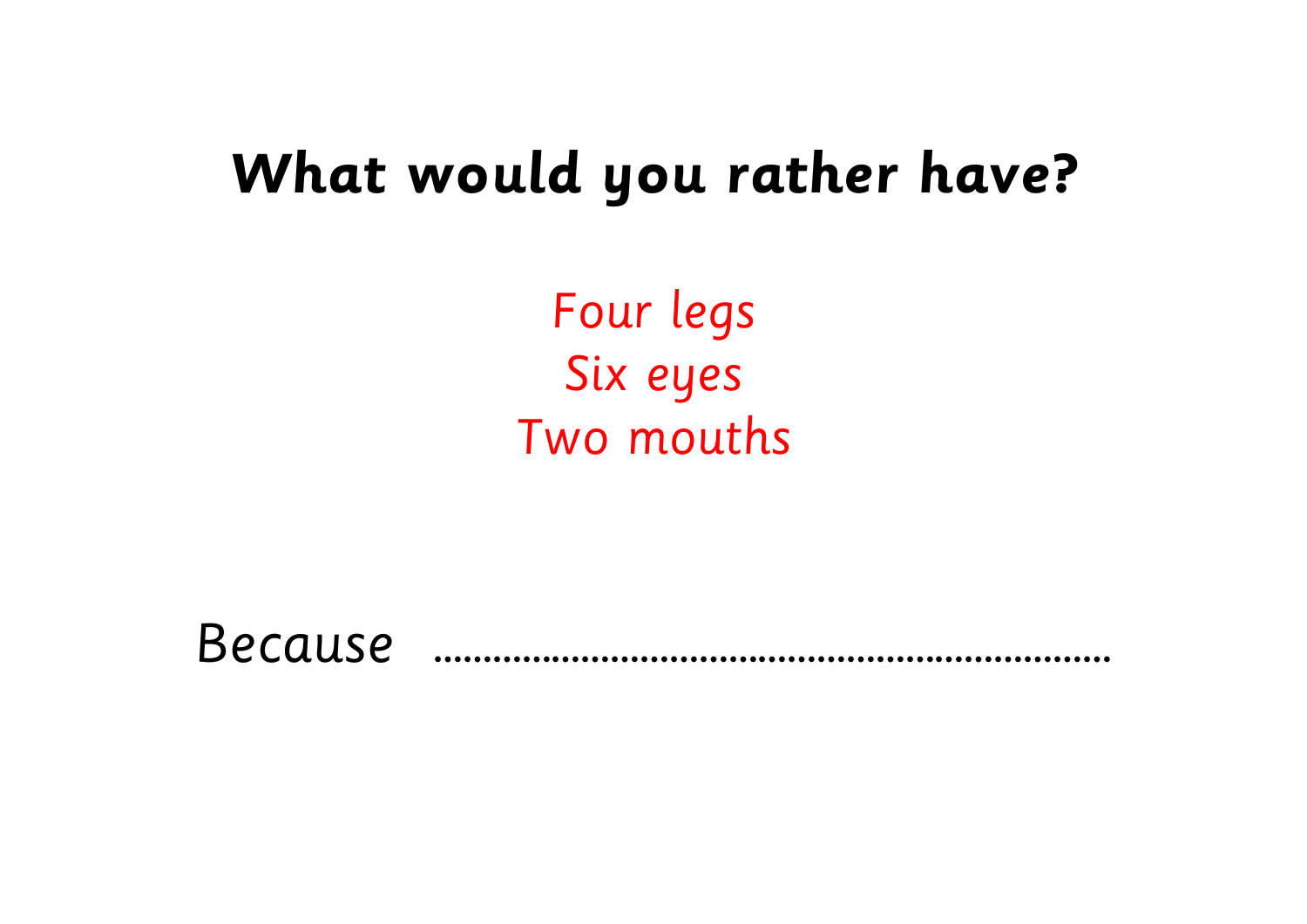# **Where would you prefer to sleep?**

In a haunted house In a dark cave In a jail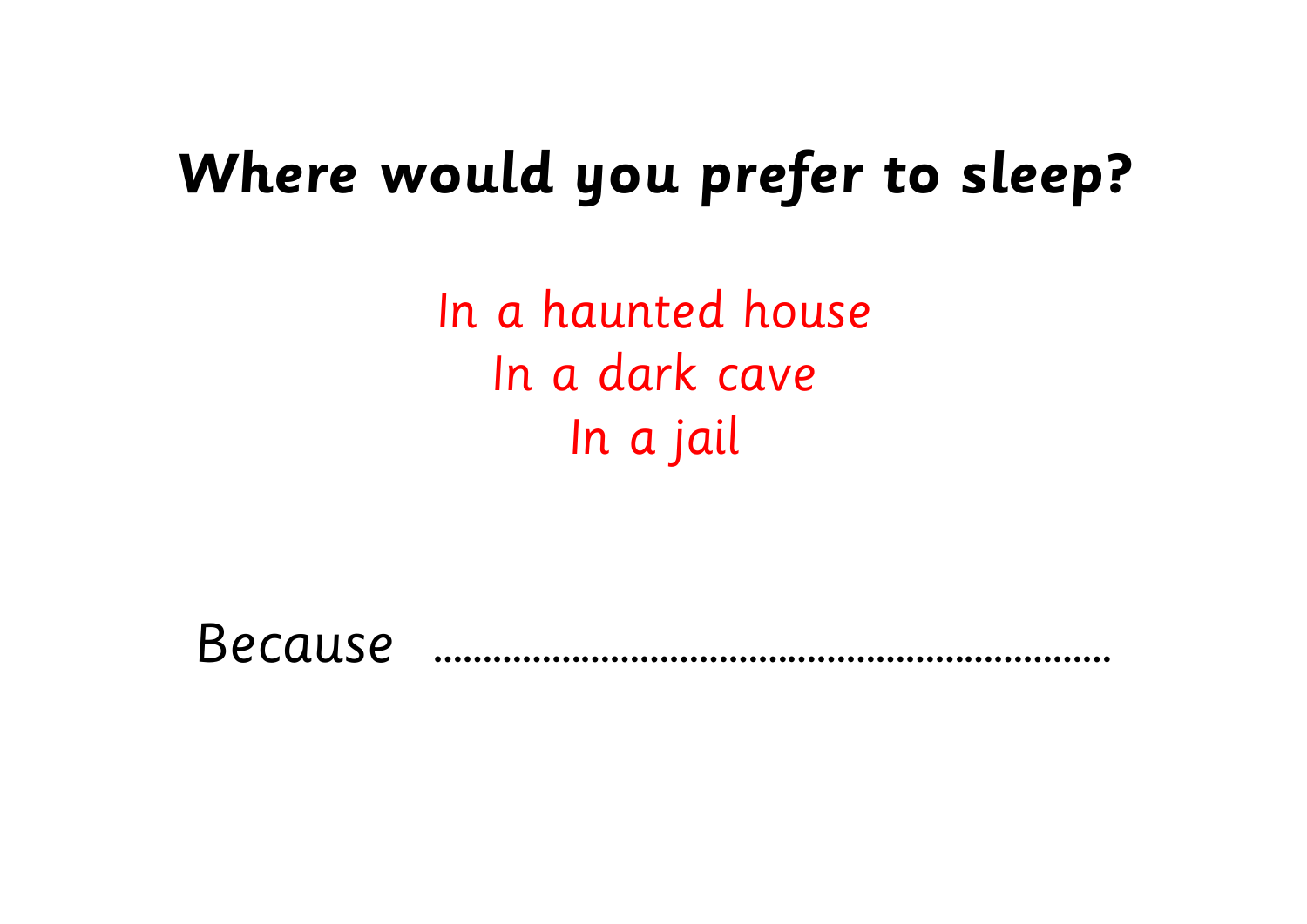# **Which pet would you like?**

A dinosaur A shark A spider